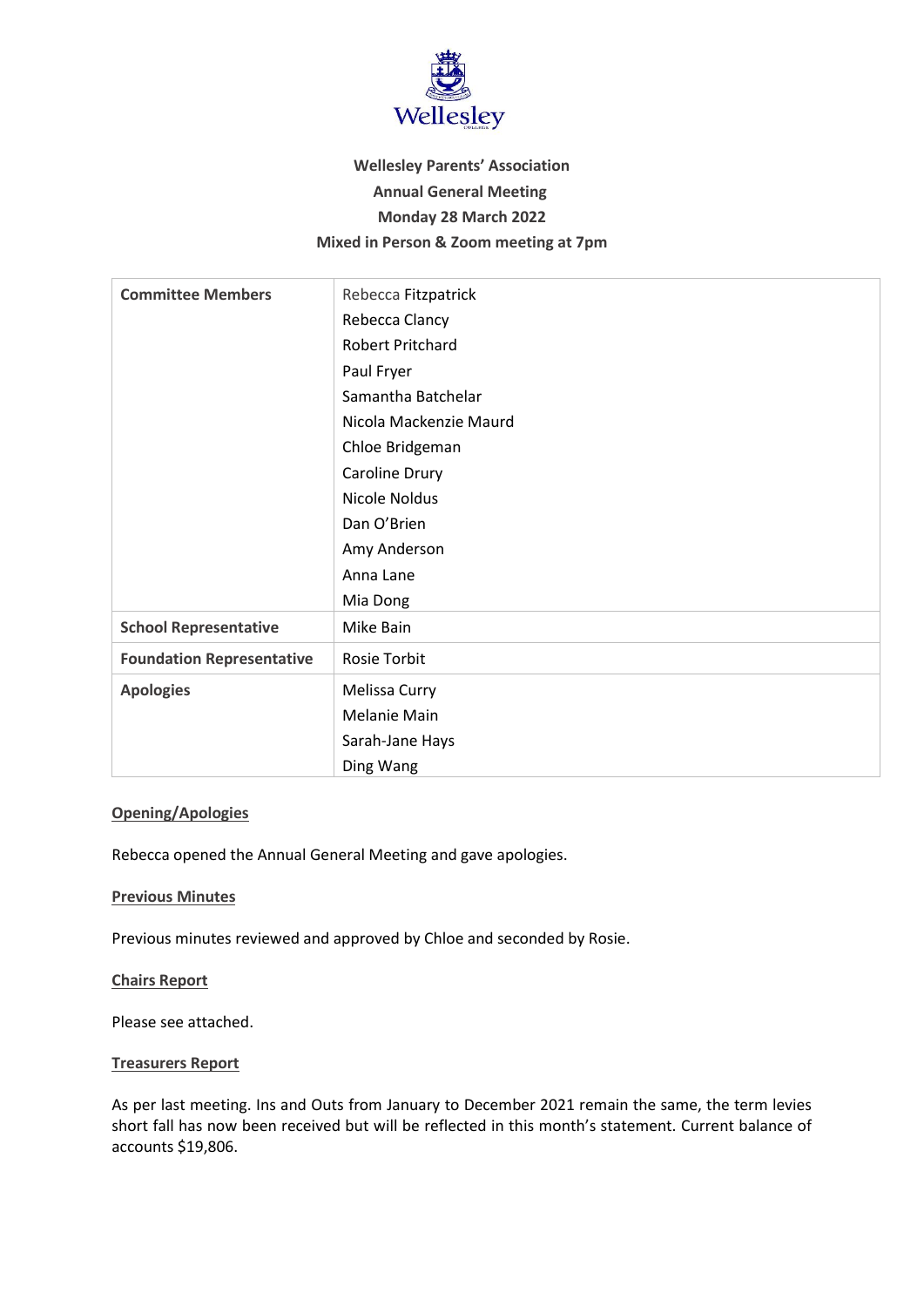#### Please see treasurers report attached

#### **Election of New Committee**

Chair Person: Rebecca Fitzpatrick Deputy Chair: Rebecca Clancy

Treasurer: Robert Pritchard Deputy Treasurer: Paul Fryer

Secretary: Caroline Drury Deputy Secretary: Rosie Torbit.

We warmly welcome our new members – Anna Lane (Alex Yr1); Dan O'Brien (Leo Y6); Amy Anderson (James Y3) and Mia Dong (Ian Y1) – thank you, we are looking forward to having you on the WPA team this year!

**Annual General Meeting closed: 7.25pm.**